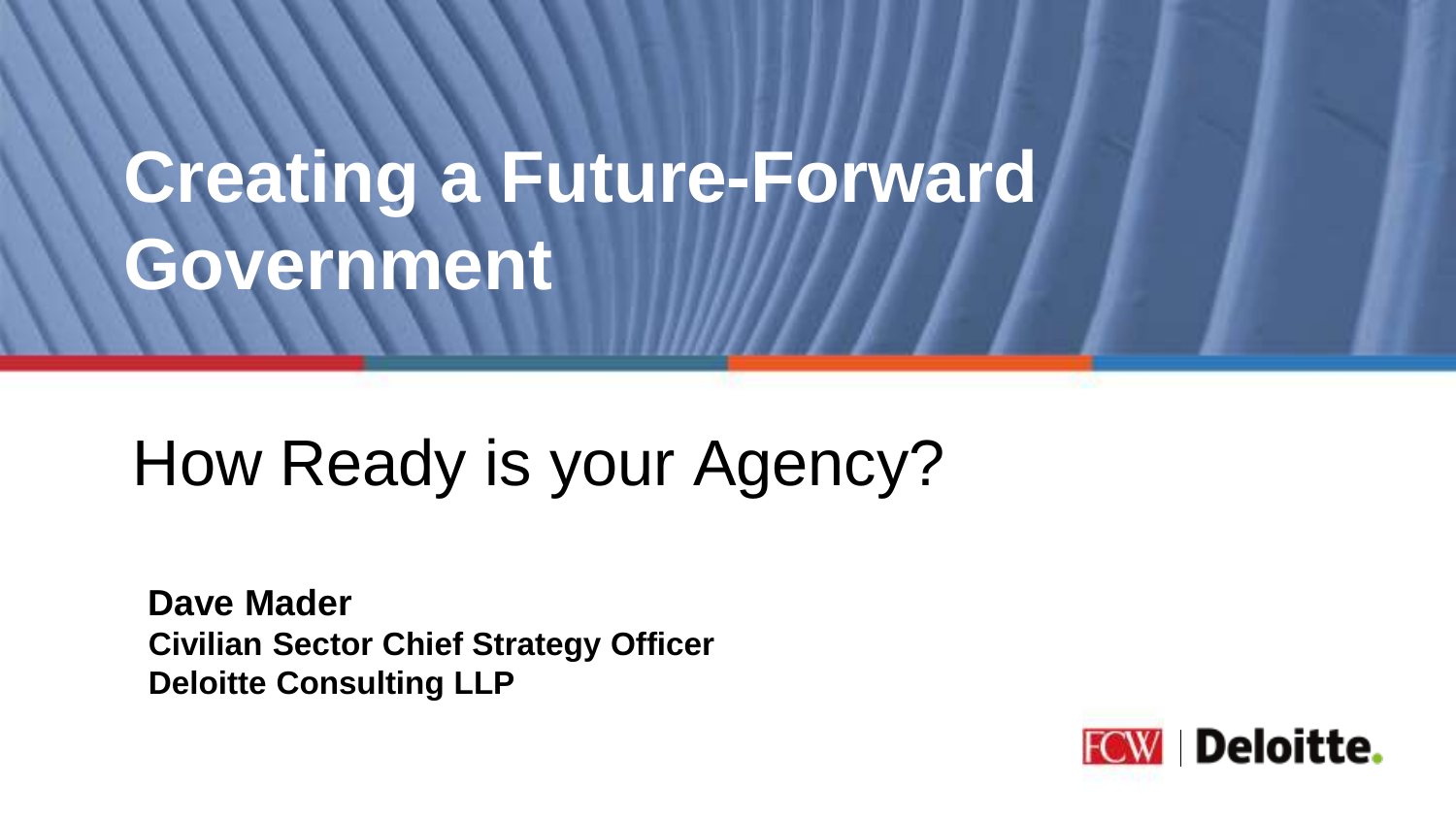#### **Creating a Future-Forward Government**

#### **Background of survey**

- The President's Management Agenda (PMA), released in March 2018, lays out a long-term vision for modernizing government. In this model, agencies not only update their technology, but also leverage their data effectively and, perhaps most importantly, build the right workforce to move into the future.
- This PMA builds on the management agendas of the prior two Administrations' efforts the reform activities it highlights transcend a president's term in office to focus on long-term achievements while overcoming the short-term mindset that doesn't drive sustainable improvement.
- When we refer to the concept of **future-forward government**, we mean initiatives such as the IT Modernization Centers of Excellence which is meant to drive innovation and enhance government operations.
- The survey findings capture the reactions and actions of agencies future forward journey from finding efficiencies with automations to getting Cloud Smart, better use of data and attracting a skilled workforce since the PMA was released.

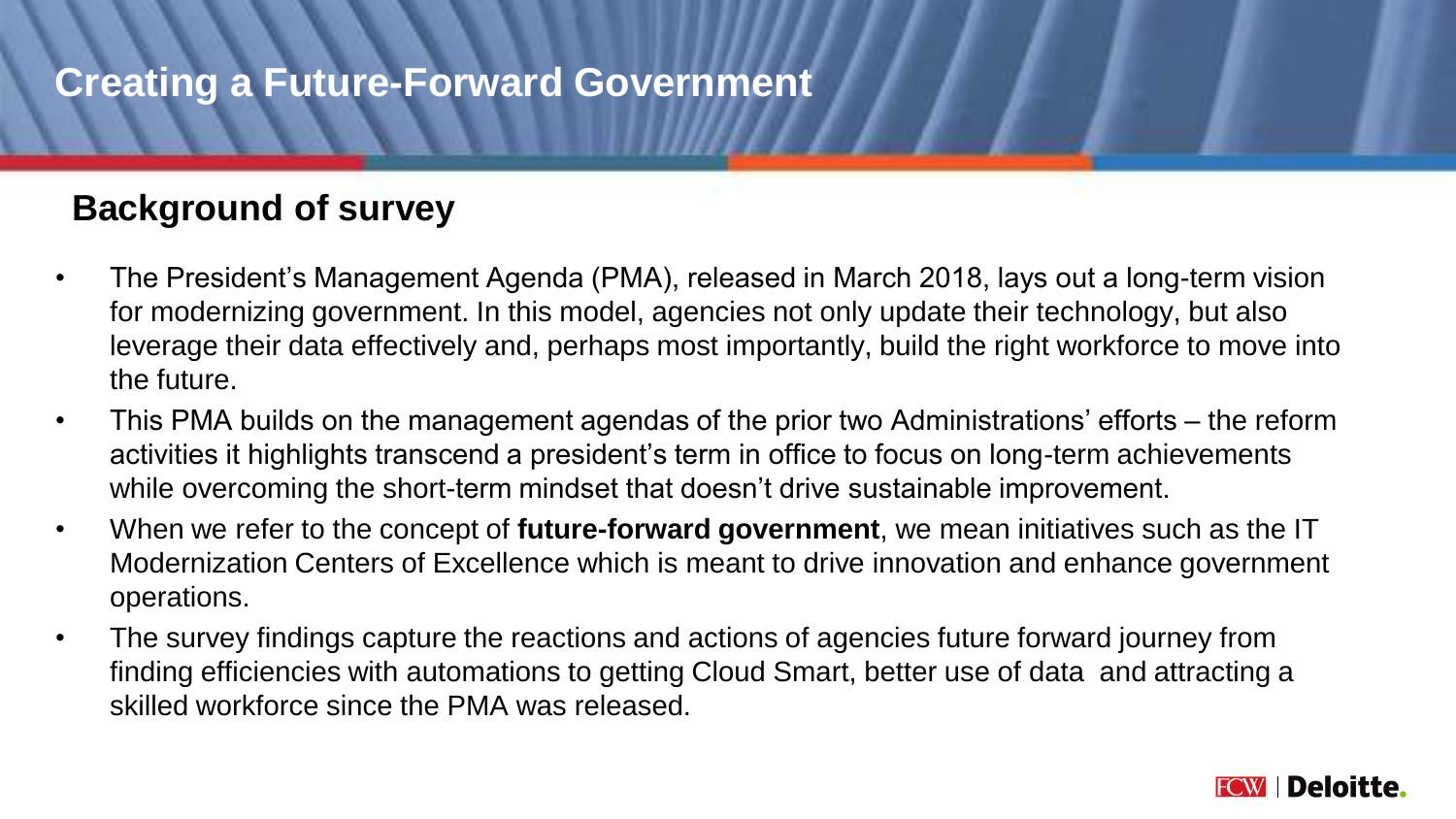#### **Technology Modernization Fund**

Half of respondents' organizations (49%) plan to apply for funding through the Technology Modernization Fund.





Among those who plan to apply for funding, 39% plan to apply for IT Infrastructure projects, followed by cybersecurity (30%), artificial intelligence or machine learning (28%), cloud migration or optimization (26%), enhanced networking (24%) and software development (24%).

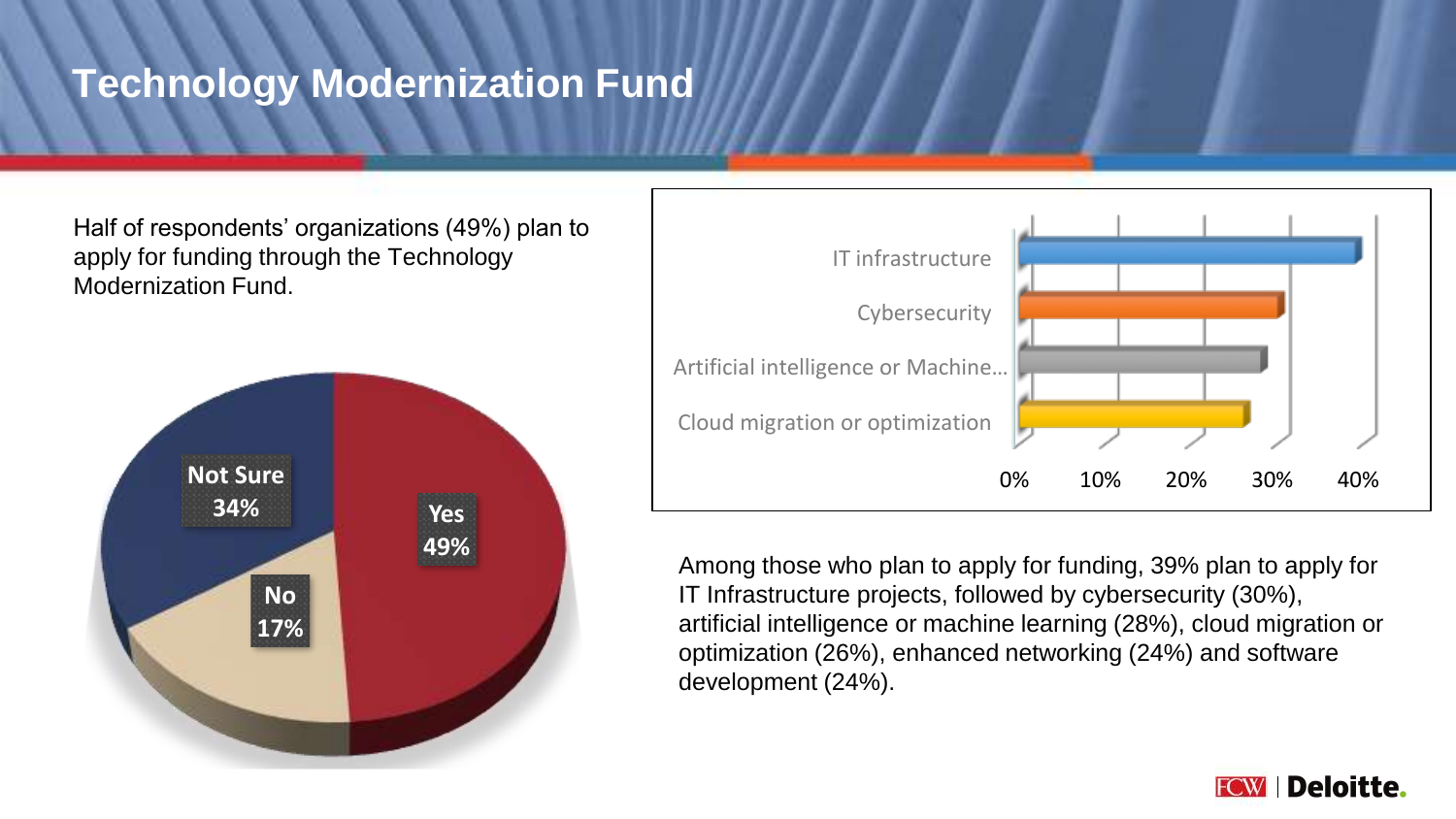#### **Challenges and Areas of Improvement at My Agency** *(Driver 1: IT Modernization)*



Fifteen percent of respondents said their agency most needs to improve on the use of emerging technologies such as artificial intelligence, blockchain and robotics process automation, followed by improved customer service and citizen engagement (14%), better cybersecurity (13%) and improved or different workforce skills and knowledge (13%).

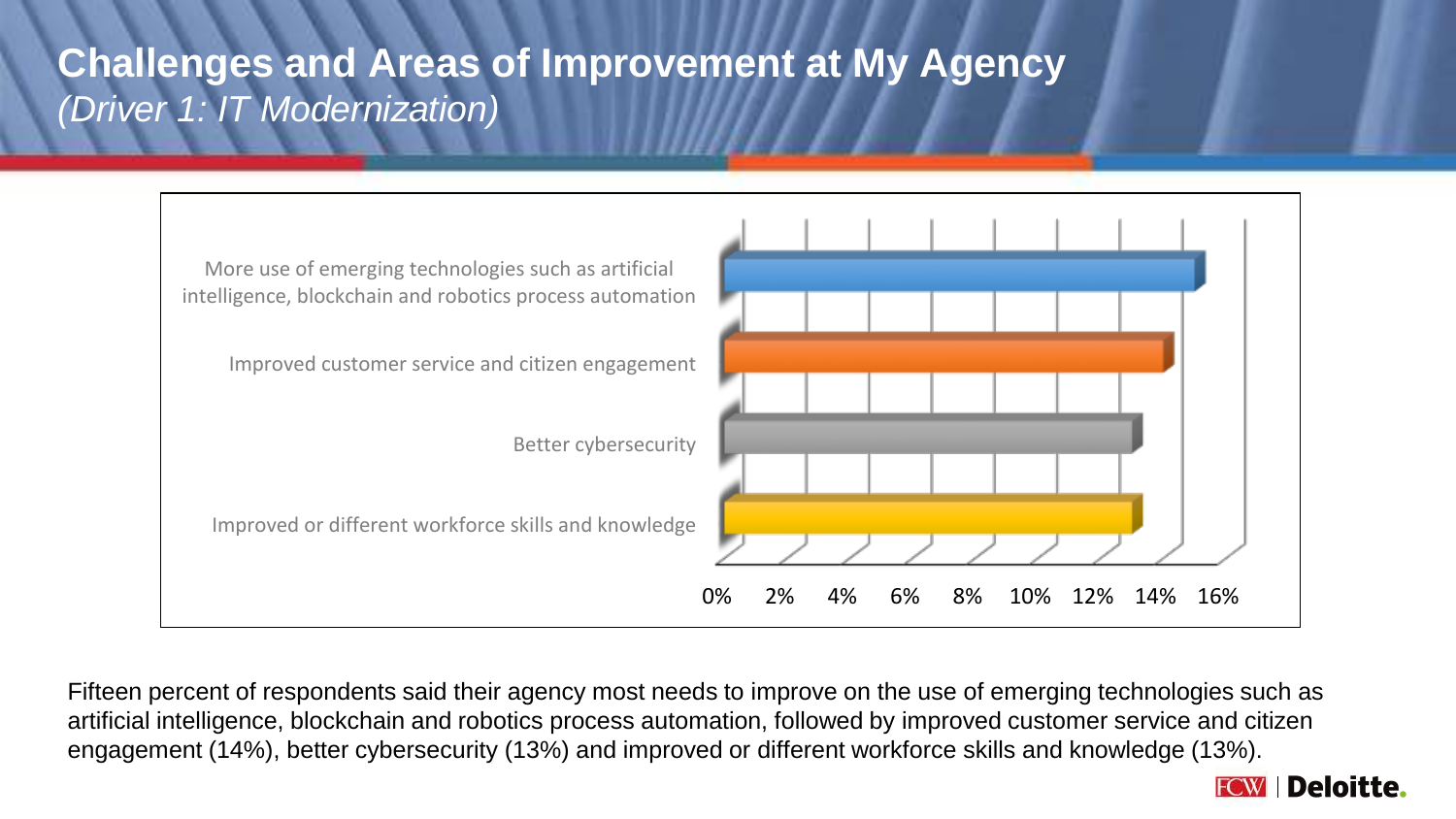#### **Challenges and Areas of Improvement at My Agency** *(Driver 2: Improve Data, Accountability & Transparency)*



Just more than half (52%) of the respondents said that their agency's biggest challenge to sharing data across agencies is based on government-wide or departmental policies, followed by cultural unwillingness (29%), congressional requirements (28%), and lack of technical tools (27%).

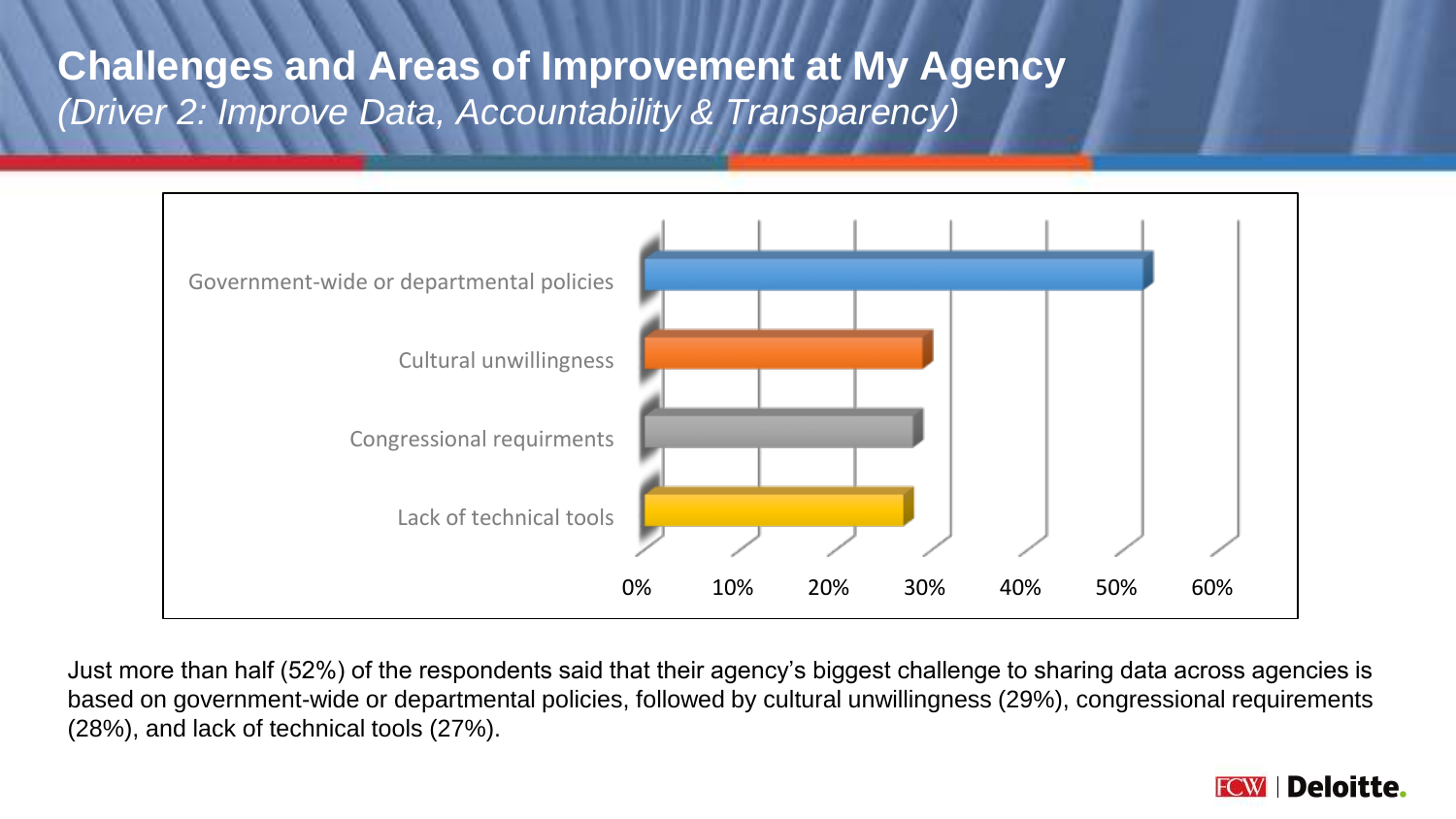**Challenges and Areas of Improvement at My Agency** *(Driver 3: People – Workforce for the 21st century)* 



A plurality (37%) of respondents said that their agency's biggest challenge to modernization efforts is based on inadequate staffing/lack of training, followed by lack of leadership, vision or strategy (33%), and insufficient funding (30%).

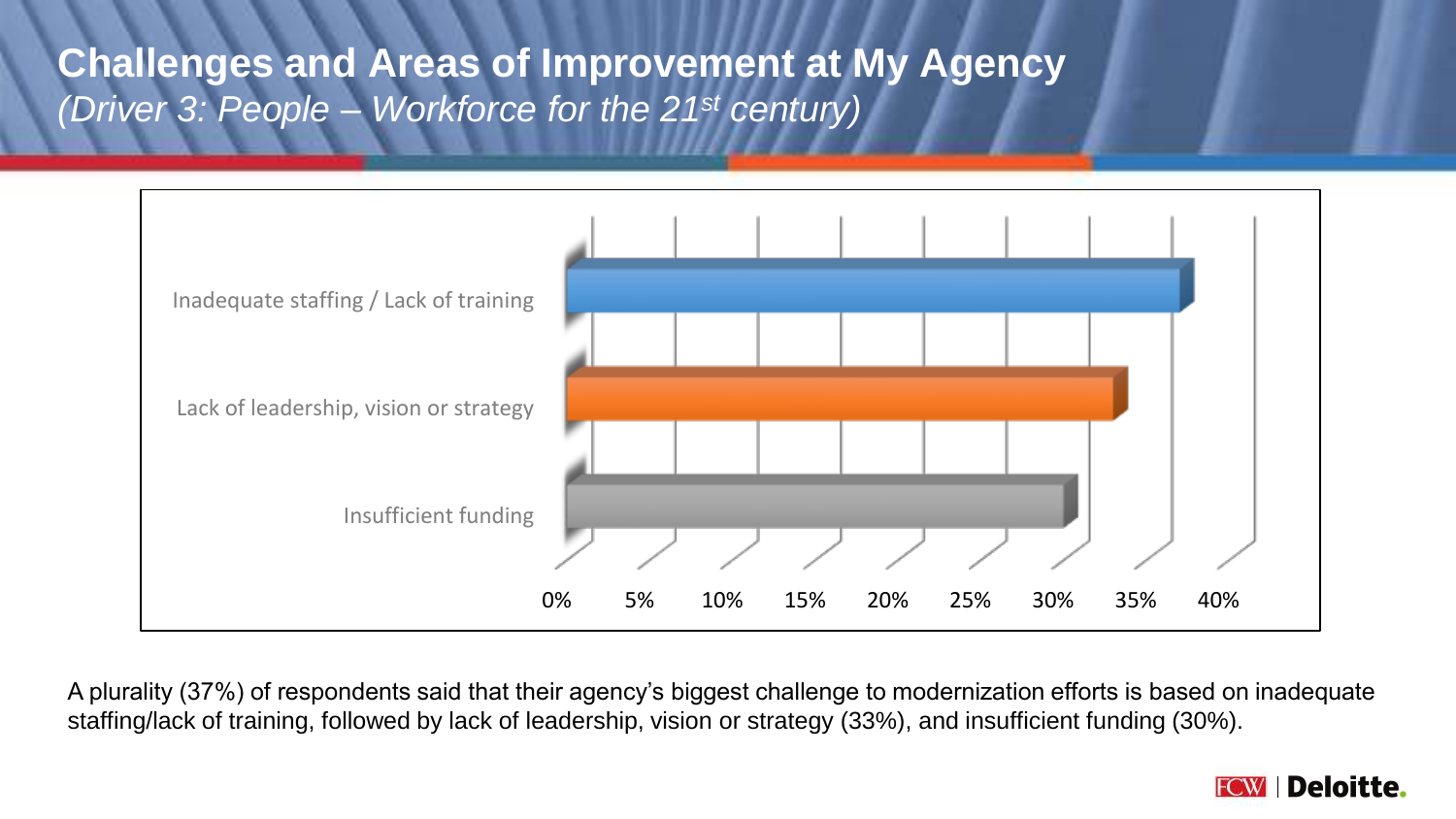### **Modernize IT to Increase Productivity and Security** *(CAP Goal 1: IT Modernization)*

Agencies' top IT projects are focused on improving their IT infrastructure (39%), followed by cybersecurity (30%), artificial intelligence/machine learning (28%) and, cloud migration or optimization (26%).





More than half (53%) of agencies surveyed have allocated their funding to focus on improving outcomes that their agency most needs to improve which includes more use of emerging technologies such as AI, blockchain & robotics process automation.

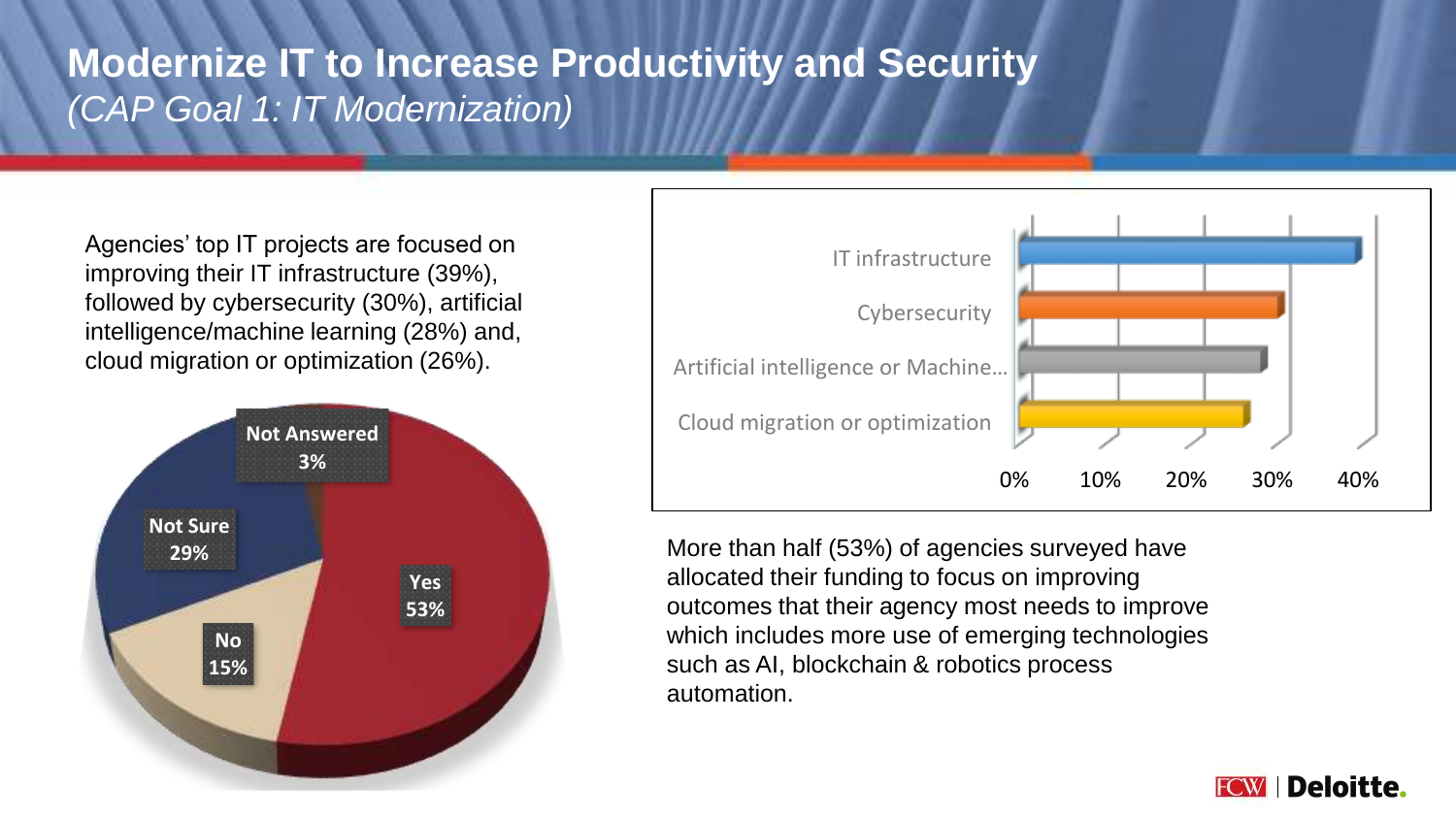### **Leveraging Data as a Strategic Asset** *(CAP Goal 2: Improve Data, Accountability and Transparency)*

- 32% of respondents agree that their agency has the technology & tools in place to do a robust analytics of data
- 29% agree that protecting the privacy and confidentiality of their agency's data is a major challenge
- 28% are confident that their agency has sufficient knowledge of its data to effectively use the data for decisionmaking
- 21% agree that their agency maintains its data is such a way that it can easily be shared with the public, when applicable
- 16% agree that they have the staff in place to do robust analytics of data



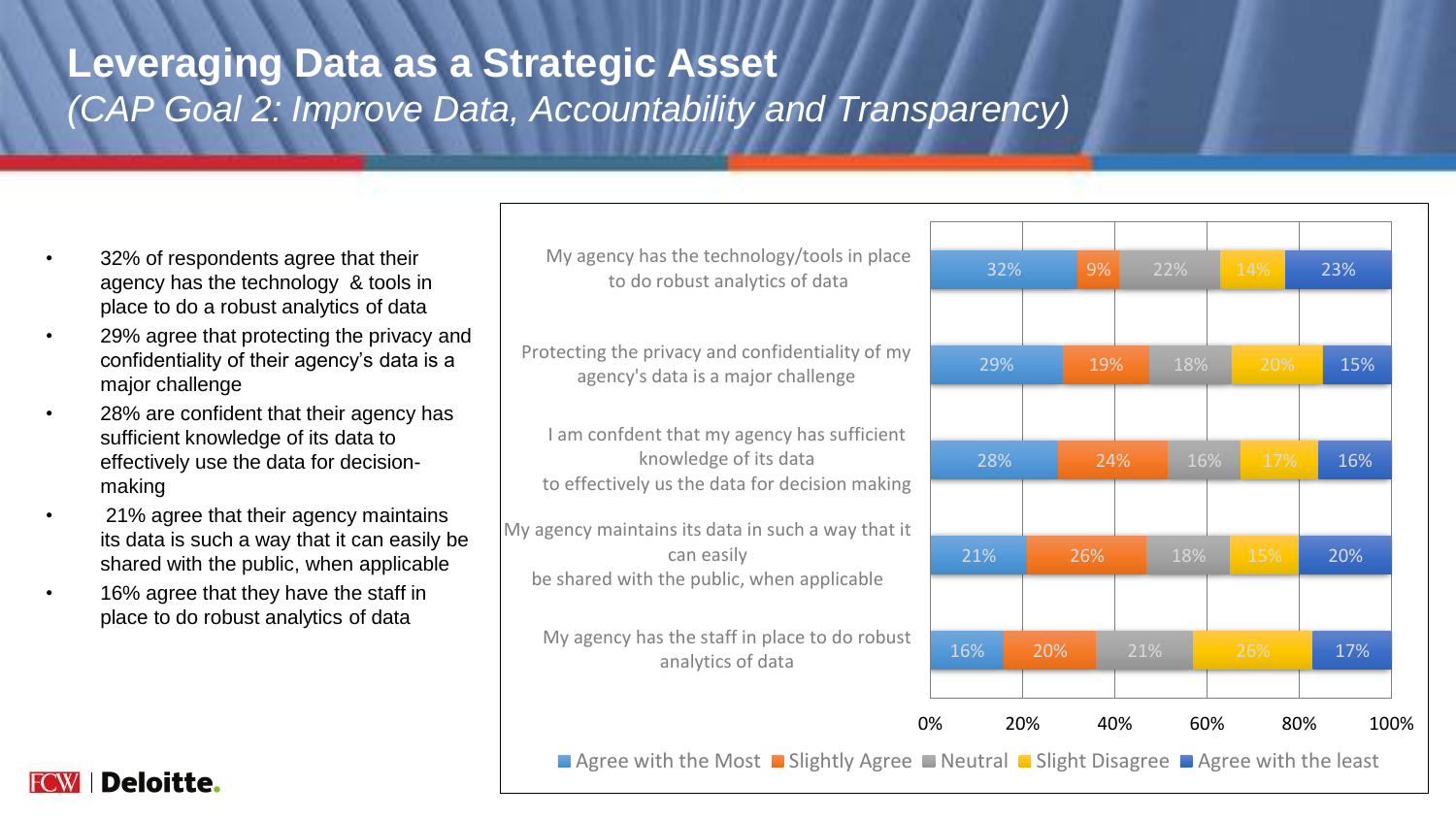### **Develop a Workforce for the 21st Century** *(CAP Goal 3: People – Workforce for the 21st Century)*

Management challenges were named by 18% of respondents as the top talent challenge to delivering their mission, followed by too few employees (16%), lack of appropriate expertise (16%) and lack of accountability (16%).





More flexibility in offering pay and benefits was cited by 29% of respondents as the change that would most help their agency hire more staff, followed by a faster hiring process (25%), more options for retraining existing workers (22%) and support in finding top recruits (21%).

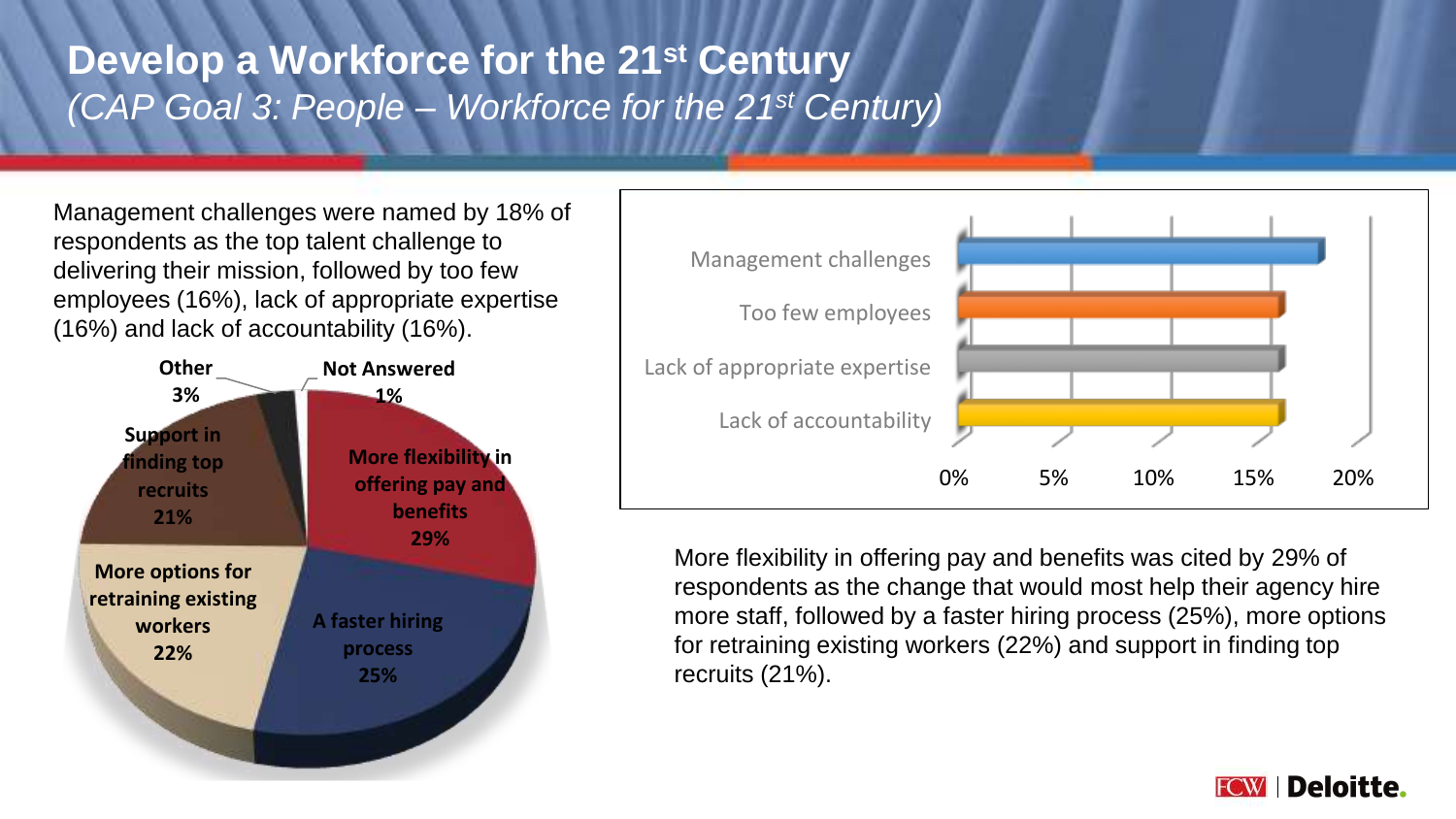#### **Citizen Engagement** *(CAP Goal 4: Improving customer experience with Federal services)*



More than half (53%) of respondents indicated that their agency has a strategic plan with measurable goals and milestones for improving citizen engagement.



#### **Barriers to improving customer service:**

Inadequate staffing (51%), agency culture (49%) and inadequate digital platforms (19%).



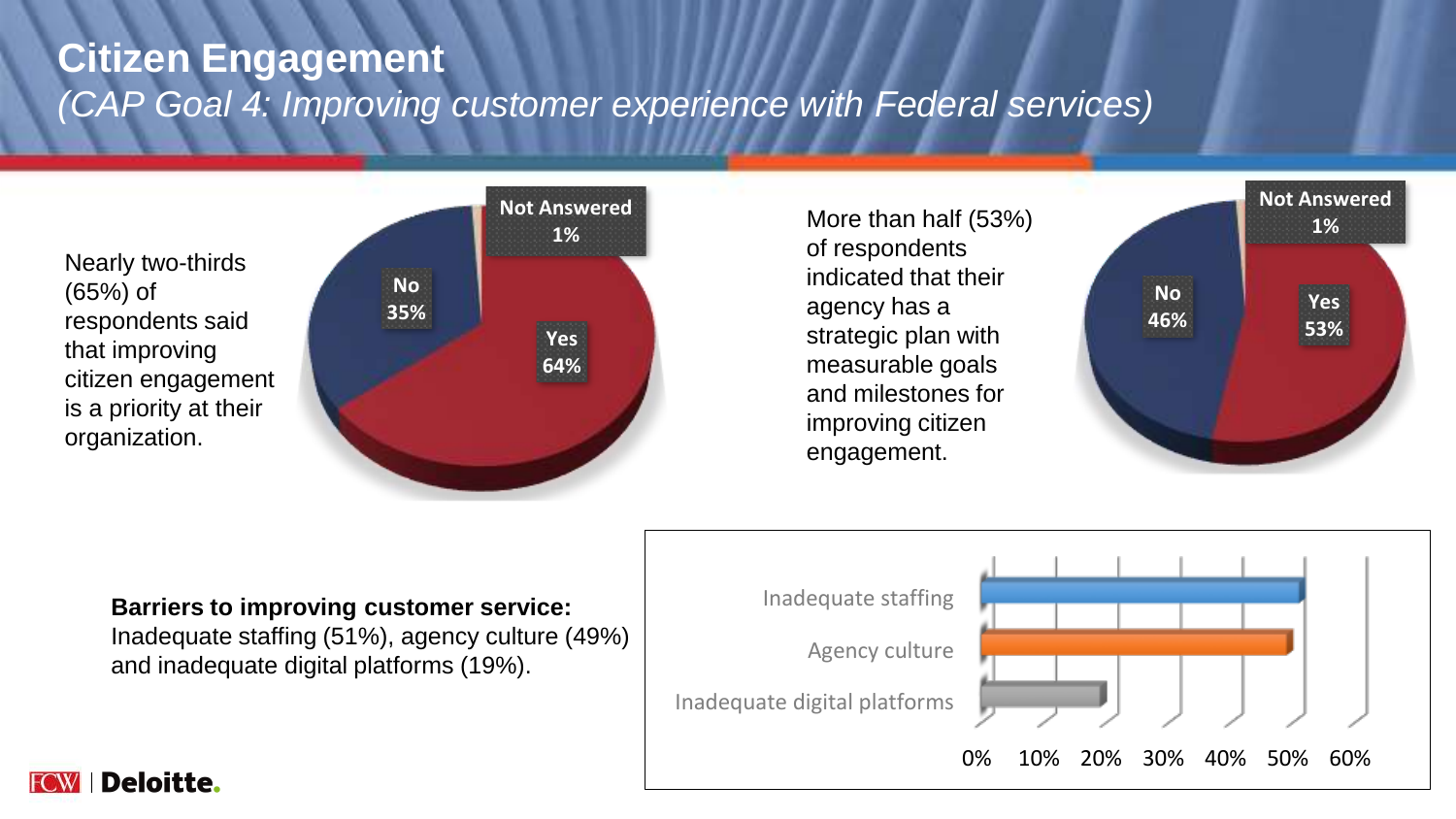#### **Sharing Solutions** *(CAP Goal 5: Sharing quality services)*

Fully 80% of respondents indicated that their agency currently uses or is interested in exploring cybersecurity as a shared service, followed by human capital (74%), financial management (74%) and acquisitions (71%).

#### **Barriers to using Shared Services**: Concerns

about information security (39%), reluctance to give up oversight and control (35%) and staffing considerations such as possible job losses (28%) are the main barriers to moving functions to a shared environment.



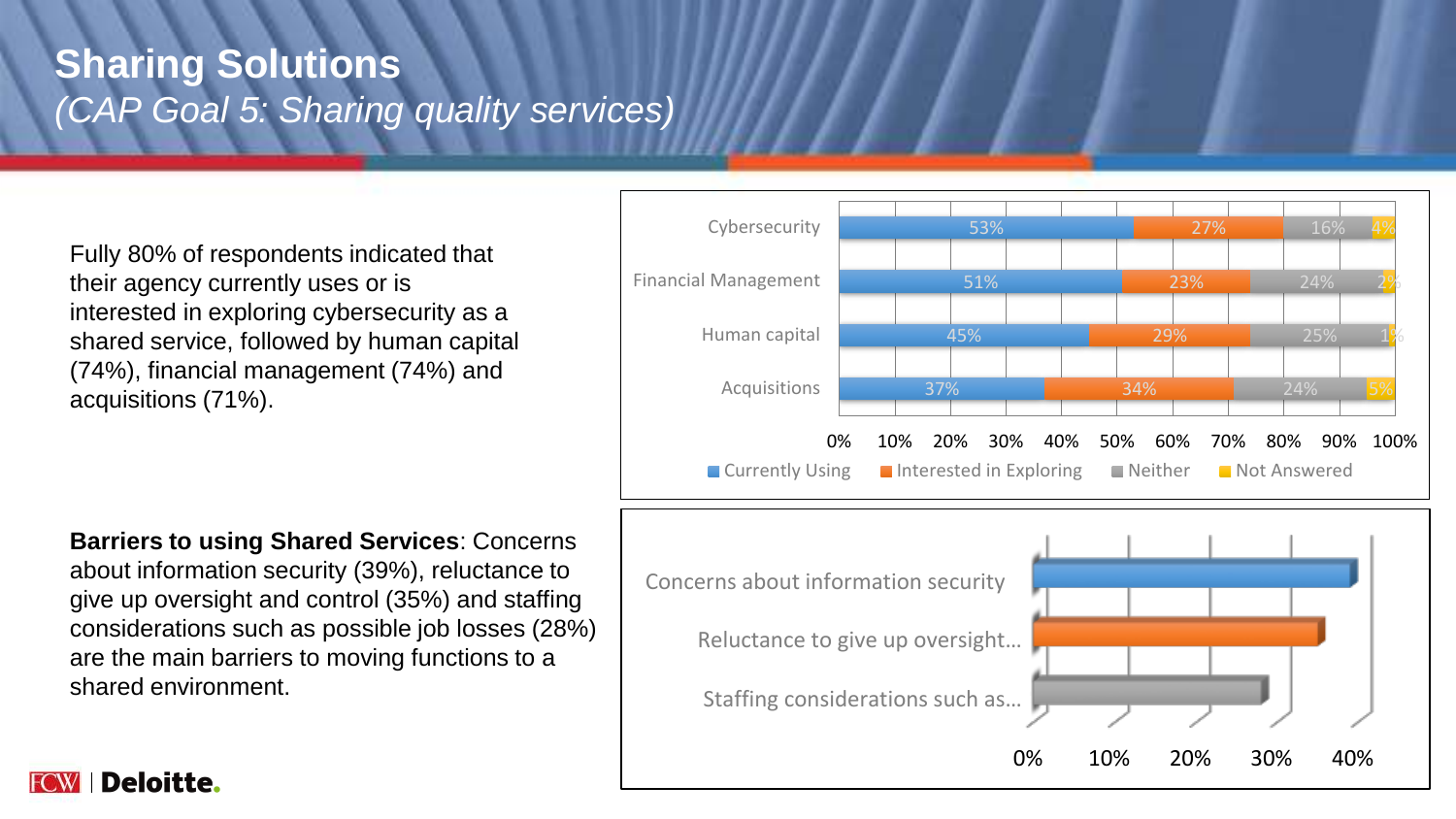### **Workforce of the Future** *(CAP Goal 6: Shifting from low-value to high-value work)*



**FCW Deloitte.**